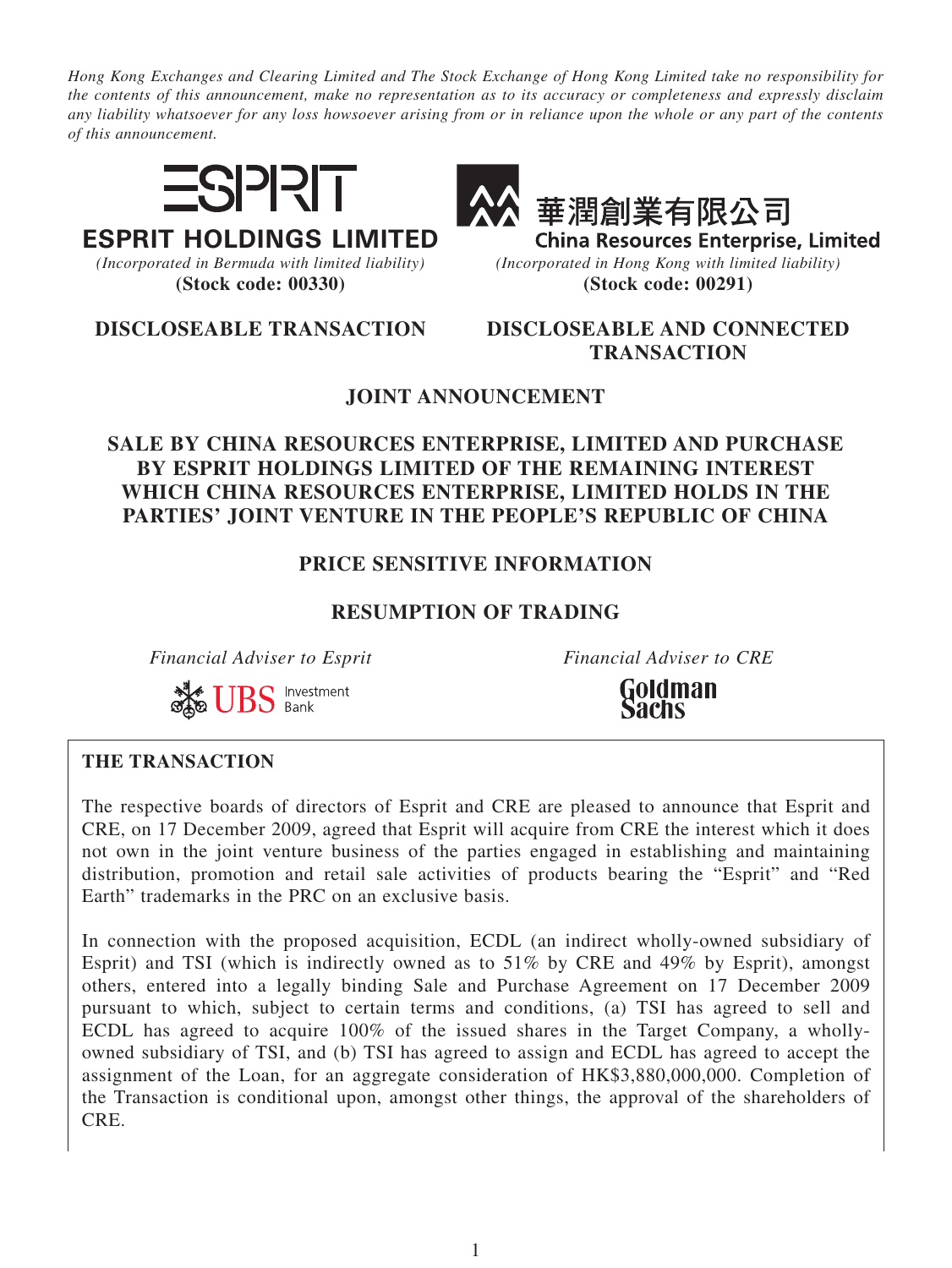The Consideration is payable in cash in several instalments as follows: HK\$388,000,000 will be payable on the signing of the Sale and Purchase Agreement; HK\$2,992,000,000 will be payable on the Cut-off Date; and the balance of HK\$500,000,000 will be payable in tranches, contingent upon the satisfaction of certain milestones as described below. The Consideration was determined after arm's length negotiations between Esprit and CRE.

### **DISCLOSEABLE TRANSACTION FOR ESPRIT**

As each of the applicable percentage ratios in respect of the Transaction is more than 5% but less than 25% in the case of Esprit, the Transaction constitutes a discloseable transaction for Esprit. The Transaction is therefore subject to the reporting and announcement requirements under Chapter 14 of the Listing Rules in the case of Esprit.

## **DISCLOSEABLE AND CONNECTED TRANSACTION FOR CRE**

Esprit is the ultimate beneficial owner of 49% of the issued share capital of TSI as at the date of this announcement. TSI is a 51% owned subsidiary of CRE. Esprit, as a substantial shareholder of TSI, is therefore a connected person of CRE. Accordingly, the signing of the Sale and Purchase Agreement, including the transactions contemplated thereby constitutes a connected transaction for CRE under Chapter 14A of the Listing Rules. As one or more of the relevant percentage ratios in respect of the Transaction exceeds 2.5%, the Transaction is subject to the reporting, announcement and independent shareholders' approval requirements of the Listing Rules in the case of CRE.

In addition, as one or more of the relevant percentage ratios in respect of the Transaction exceeds 5% but less than 25% in the case of CRE, the Transaction also constitutes a discloseable transaction for CRE under Rule 14.08 of the Listing Rules.

As at the date of this announcement, neither Esprit nor any of its associates holds any shares in CRE. No shareholder of CRE would be required to abstain from voting were CRE to convene an extraordinary general meeting for the approval of the Sale and Purchase Agreement and transactions contemplated therein. CRE intends to obtain a written approval from Globe Fame Investments Limited, which holds 1,232,764,380 shares, representing approximately 51.46% of the entire issued share capital of CRE as at the date of this announcement, in respect of the entering into the Sale and Purchase Agreement and the transactions contemplated therein. In this regard, CRE proposes to apply to the Stock Exchange for a waiver from strict compliance with the Listing Rules to hold a general meeting for the independent shareholders' approval of CRE for the Sale and Purchase Agreement pursuant to Rule 14A.43 of the Listing Rules. Subject to the Stock Exchange's granting of the said waiver, the Sale and Purchase Agreement and the transactions contemplated thereby will be taken to have been duly approved in lieu of holding a general meeting of CRE.

A circular containing details of the Sale and Purchase Agreement, a letter from the independent board committee of CRE and a letter of advice from the independent financial adviser will be despatched to the shareholders of CRE as soon as practicable.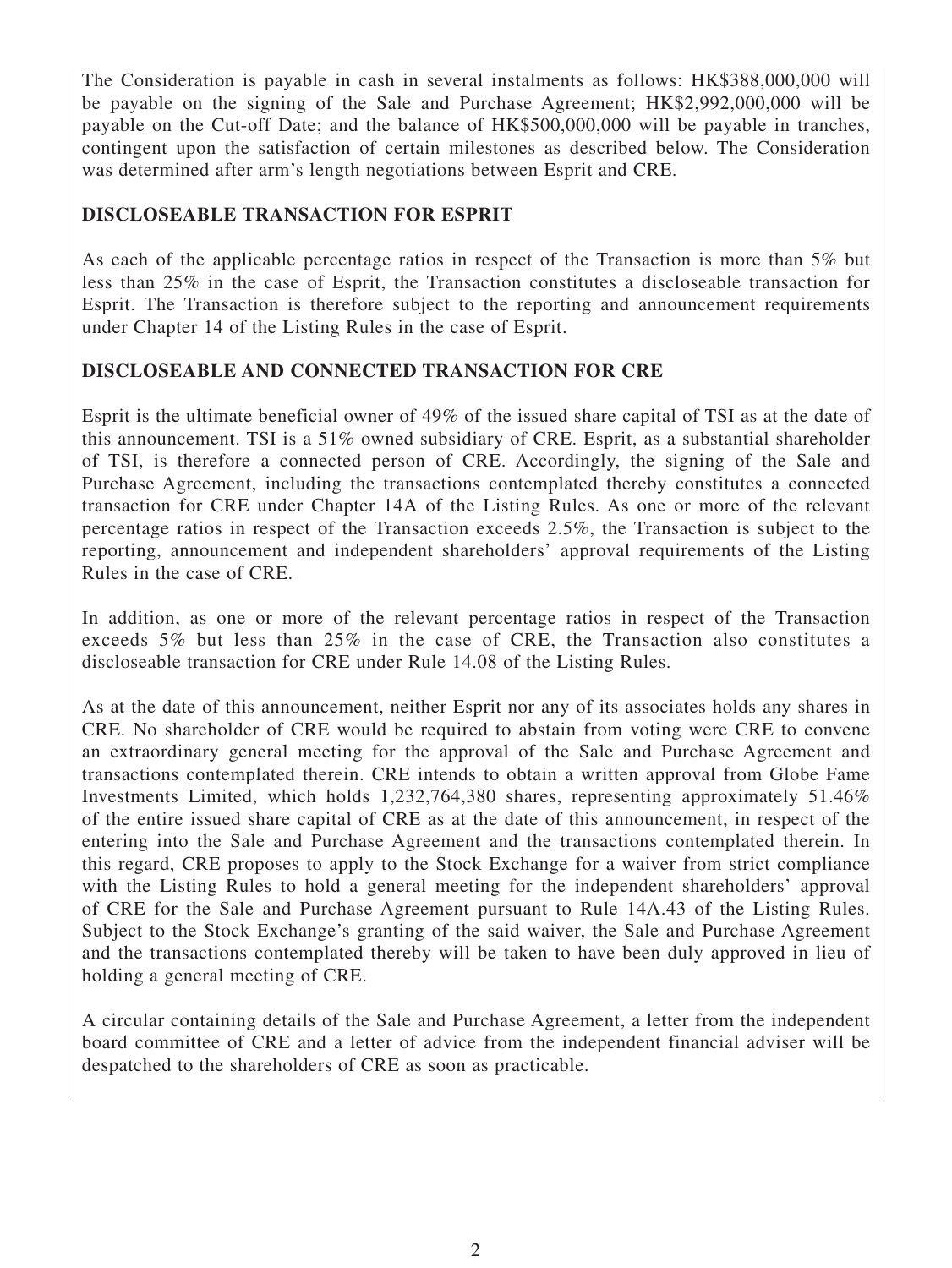### **PRICE SENSITIVE INFORMATION AND RESUMPTION OF TRADING**

Trading in the shares of Esprit and in the shares of CRE on the Stock Exchange was suspended with effect from 9:30 a.m. on 17 December 2009 at the respective request of Esprit and CRE pending the release of this announcement, the contents of which the directors of both Esprit and CRE regard as being price sensitive information for the purposes of Rule 13.09(1) of the Listing Rules so far as each company is concerned. Applications have been made to the Stock Exchange for resumption of trading in the shares of Esprit and in the shares of CRE with effect from 2:30 p.m. on 17 December 2009.

The respective boards of directors of Esprit and CRE are pleased to announce that Esprit and CRE, on 17 December 2009, agreed that Esprit will acquire from CRE the interest which it does not own in the joint venture business of the parties engaged in establishing and maintaining distribution, promotion and retail sale activities of products bearing the "Esprit" and "Red Earth" trademarks in the PRC on an exclusive basis.

#### **THE SALE AND PURCHASE AGREEMENT**

| Date                 |             |
|----------------------|-------------|
| 17 December 2009     |             |
| <b>Parties</b>       |             |
| Seller:              | <b>TSI</b>  |
| Seller Guarantor:    | <b>CRE</b>  |
| Purchaser:           | <b>ECDL</b> |
| Purchaser Guarantor: | Esprit      |

CRE has agreed to guarantee the due observance and performance by TSI of all of its obligations under the Sale and Purchase Agreement and Esprit has agreed to guarantee the payment obligations of ECDL under the Sale and Purchase Agreement.

#### **The Transaction**

Pursuant to a legally binding Sale and Purchase Agreement dated 17 December 2009, (a) TSI has agreed to sell and ECDL has agreed to acquire, 100% of the issued shares in the Target Company, a wholly-owned subsidiary of TSI, and (b) TSI has agreed to assign and ECDL has agreed to accept the assignment of the Loan, for an aggregate consideration of HK\$3,880,000,000. In addition to the Transaction, ECDL and CRE have also agreed that ECDL's 49% interest in TSI will be transferred to CRE for a nominal consideration of HK\$1.00 on Completion. In connection with the Transaction, the Target Group will establish certain new operating subsidiaries in the PRC which will own and operate the Business (the "**Reorganisation**"). During the period between the Cutoff Date and Completion, Esprit will assume the risks of the Business (and bear all losses and liabilities accordingly) and will receive all of the economic benefits of the Business.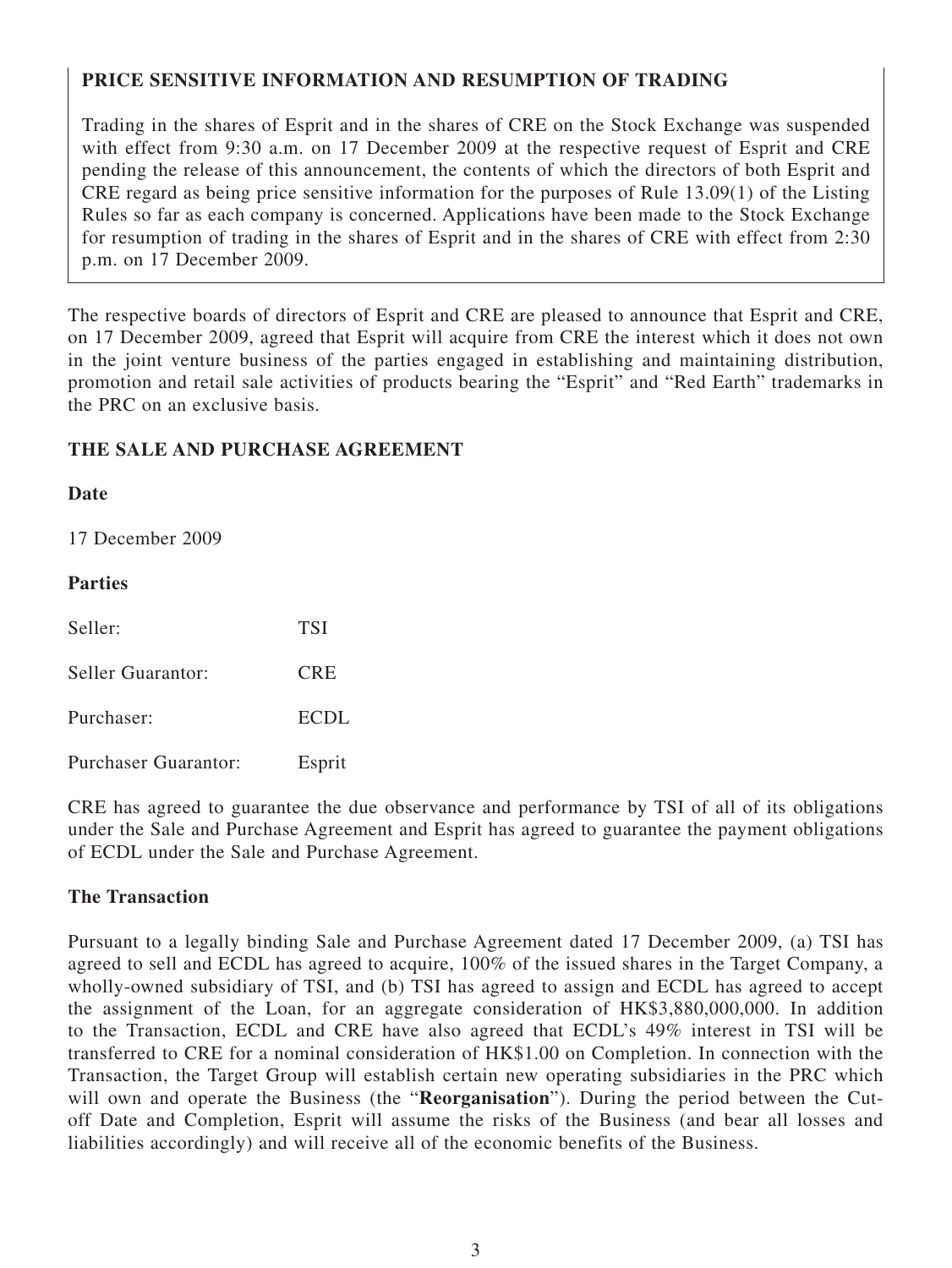## **Consideration**

The aggregate consideration for the Transaction is HK\$3,880,000,000 and is payable in cash in the following instalments:

- (i) HK\$388,000,000 on the signing of the Sale and Purchase Agreement;
- (ii) HK\$2,992,000,000 (the "**Second Instalment**") on the Cut-off Date; and
- (iii) HK\$500,000,000 payable as follows, contingent upon the satisfaction of certain milestones:
	- (a) HK\$50,000,000 within three business days of the establishment of each new operating subsidiary (total HK\$300,000,000);
	- (b) HK\$100,000,000 within three business days of the completion of final verification by ECDL in respect of such number of new retail leases executed by the new operating subsidiaries which replace 50% of the existing retail leases in accordance with the Sale and Purchase Agreement;
	- (c) HK\$80,000,000 within three business days of the completion of final verification by ECDL in respect of such number of new retail leases executed by the new operating subsidiaries which replace 90% of the existing retail leases (inclusive of those leases referred to in paragraph (b) above) in accordance with the Sale and Purchase Agreement; and
	- (d) HK\$20,000,000 within three business days of the earlier of (i) the date of completion of the Reorganisation and (ii) completion of final verification by ECDL in respect of such number of new retail leases executed by the new operating subsidiaries which replace 100% of the existing retail leases (including of those leases referred to in paragraphs (b) and (c) above) in accordance with the Sale and Purchase Agreement.

The Consideration was determined after arm's length negotiations between Esprit and CRE with reference to price earnings multiples of listed companies in comparable businesses in the PRC and advice provided by the respective financial advisers to Esprit and CRE.

The Consideration will be funded from Esprit's internal resources and loans from commercial banks.

#### **Conditions**

Completion of the Transaction is conditional on the following conditions having been fulfilled:

- (a) the grant of a waiver by the Stock Exchange to CRE from strict compliance with the Listing Rules to hold a general meeting for the approval of independent shareholders of CRE (being those shareholders who are independent of Esprit and its associates) in respect of the Sale and Purchase Agreement and the transactions contemplated therein pursuant to Rule 14A.43 of the Listing Rules, or if no such waiver is granted, the approval, by such independent shareholders of CRE at a duly convened general meeting, to the Sale and Purchase Agreement and the transactions contemplated therein, as connected transactions of CRE in accordance with the Listing Rules (the "**CRE Shareholders' Approval Condition**");
- (b) completion of the Reorganisation; and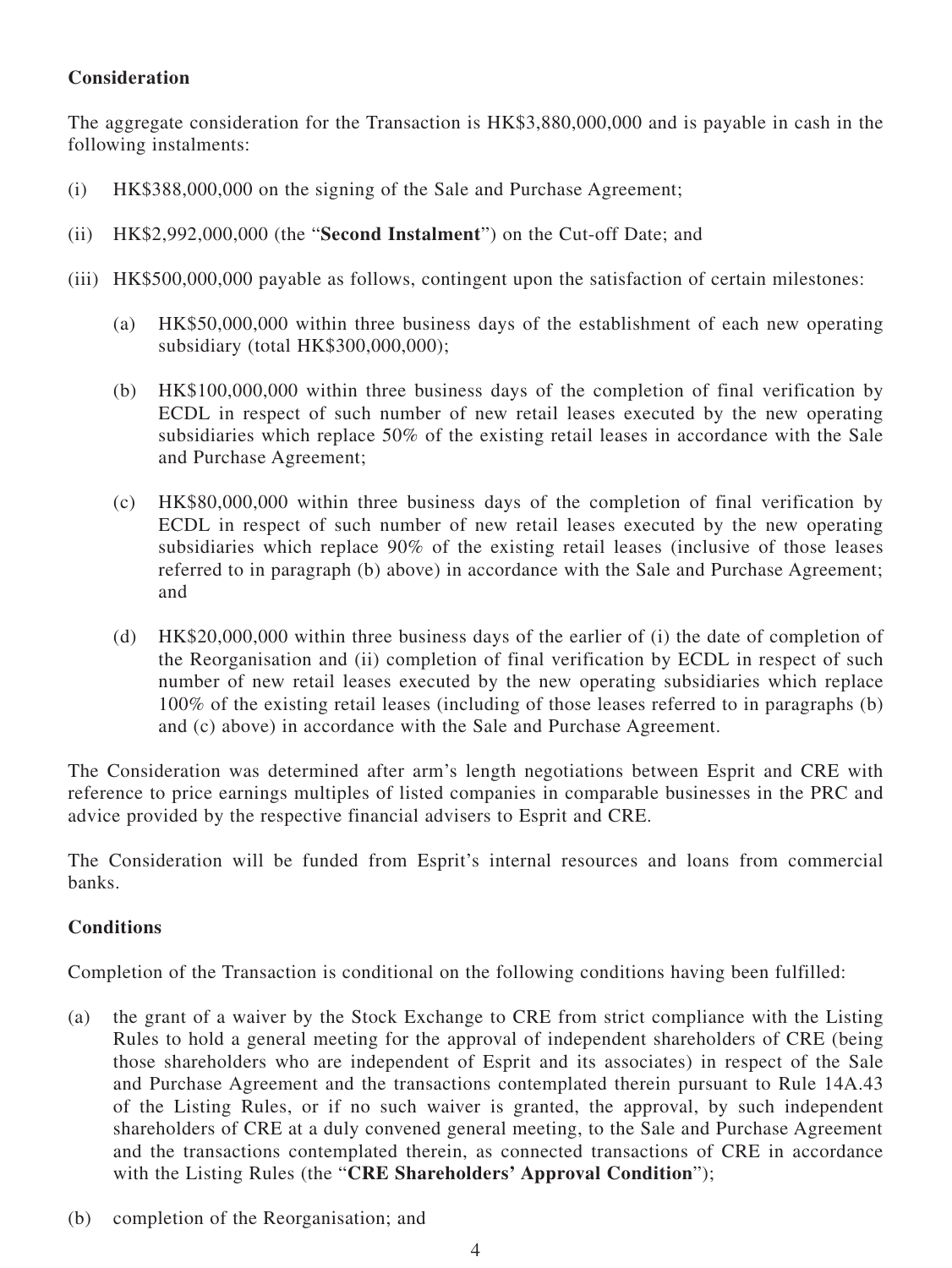(c) the receipt by ECDL of all regulatory approvals in Hong Kong and the PRC which the parties consider necessary in connection with the Transaction.

The long-stop date for fulfilment of the conditions is 30 June 2011 or such later date as the parties may agree.

#### **Termination**

ECDL may terminate the Sale and Purchase Agreement by notice to TSI at any time before Completion if, amongst others, there is a material breach of any warranty given by CRE in the Sale and Purchase Agreement or there is a material breach of the obligations of CRE or TSI under the Sale and Purchase Agreement.

#### **Completion**

Completion is not expected to take place until the second half of 2010. However, the parties have agreed that, as between themselves, ECDL shall receive the full economic benefit of the Business and will be deemed to have assumed the risk of the Business with effect from the Cut-off Date.

In the event that the Transaction is not completed on account of the non-fulfilment of a condition or the Sale and Purchase Agreement is terminated by ECDL, the parties will work together to restore their respective positions as if the Sale and Purchase Agreement had not been entered into.

**The shareholders of and/or prospective investors in each of Esprit and CRE are advised to exercise caution when dealing in the shares of either company given that Completion is subject to the fulfilment of certain conditions.**

#### **INFORMATION ON THE TARGET COMPANY**

The Target Company is a company incorporated in the British Virgin Islands. The Target Company is an investment holding company and through its direct and indirect subsidiaries will progressively continue the business of establishing and maintaining distribution, promotion and retail sale activities of products bearing the "Esprit" and "Red Earth" trademarks in the PRC.

#### **INFORMATION ON THE TSI GROUP**

TSI is a company incorporated in the British Virgin Islands. TSI is an investment and licence rights holding company and a joint venture company indirectly owned as to 51% by CRE and as to 49% by Esprit. The TSI Group currently is engaged in the business of establishing and maintaining distribution, promotion and retail sale activities of products bearing the "Esprit" and "Red Earth" trademarks in the PRC on an exclusive basis. As at 30 June 2009, the TSI Group operated 1,112 stores in 171 cities in the PRC, comprising 345 self-operated stores and 767 franchised stores.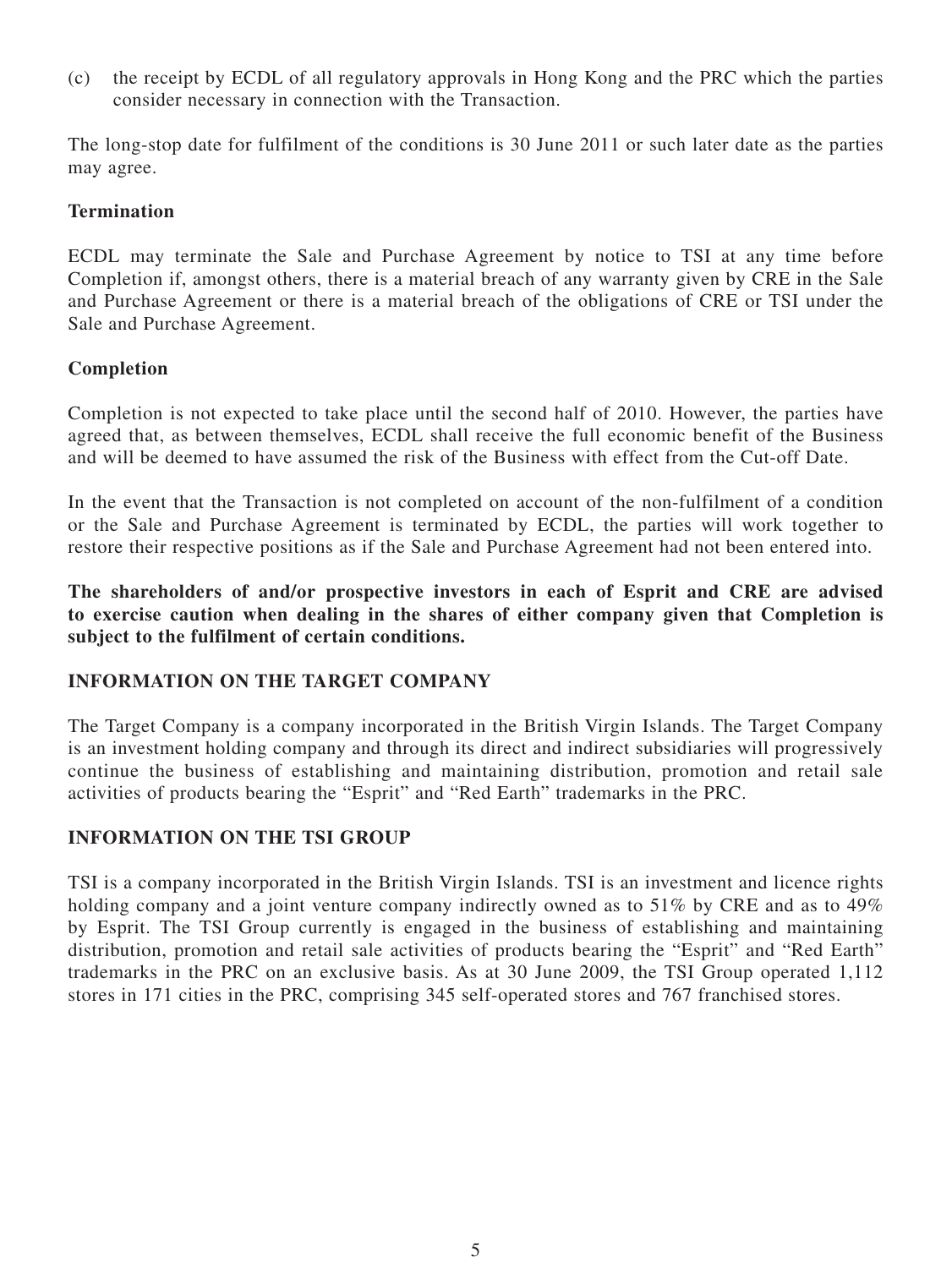#### **VALUE OF THE TSI GROUP**

Set out below is the key financial information on the TSI Group based on its audited financial statements and unaudited consolidated management accounts:

|                            | <b>Year ended 31 December</b> |                          | Six months<br>ended 30 June                                                  |  |
|----------------------------|-------------------------------|--------------------------|------------------------------------------------------------------------------|--|
|                            | 2007<br>(audited)             | 2008<br><i>(audited)</i> | 2009<br>(HK\$ million) (HK\$ million) (HK\$ million)<br>( <i>unaudited</i> ) |  |
| Turnover                   | 1,919                         | 2,578                    | 1,263                                                                        |  |
| Net profit before taxation | 371                           | 456                      | 139                                                                          |  |
| Net profit after taxation  | 260                           | 362                      | 110                                                                          |  |

As at 30 September 2009, the unaudited consolidated net asset value of the TSI Group was approximately HK\$612 million.

CRE's preliminary view, subject to discussion with and confirmation from its auditors, is that it will record a gain on disposal of its interest in the TSI Group of approximately HK\$3.2 billion, based on a deduction of CRE's 51% share of the adjusted net asset value of the TSI Group from the sale proceeds.

#### **REASONS FOR THE TRANSACTION**

The terms of the Sale and Purchase Agreement were determined after arm's length negotiations between Esprit and CRE and reflect normal commercial terms.

The Transaction will enable Esprit to unify its interests in the PRC, gain full control of the Business, integrate its operation in the PRC into its global system and enable it to consolidate its results in the PRC into the Esprit group. The Transaction will further facilitate Esprit to continue its expansion in the PRC.

The directors of Esprit consider that the terms of the Sale and Purchase Agreement are on normal commercial terms, fair and reasonable and are in the interests of Esprit and its shareholders as a whole, and to the best of their knowledge, information and belief having made all reasonable enquiries, CRE is a third party independent of Esprit and connected persons of Esprit.

As explained in CRE's 2009 interim report, CRE group's strategy is to divest non-core businesses and focus on reinforcing its market leadership in its core consumer businesses, namely retail, beverage, food processing and distribution. CRE considers its current 51% indirect shareholding in TSI as non-core, given its relative size and the limited strategic fit with the CRE group's other businesses. Therefore, the directors of CRE view the Transaction as an excellent opportunity for CRE to divest its interest in the Business and re-deploy the sale proceeds from the Transaction into its core businesses. CRE has no current intention to apply any of the sale proceeds in or towards the payment of any special dividend to CRE shareholders. On Completion, the Target Group will cease to be subsidiaries of CRE.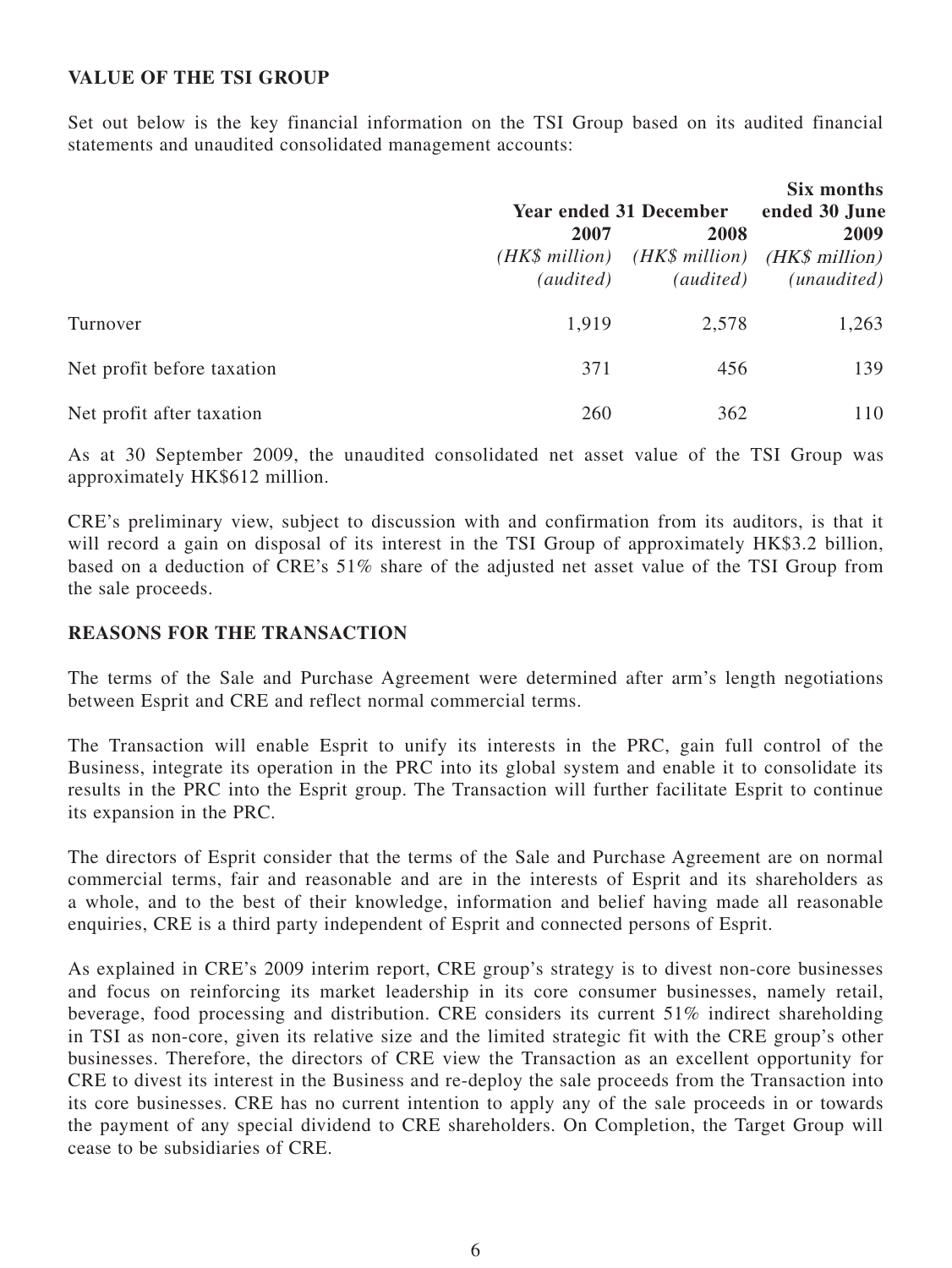The directors of CRE (excluding the independent non-executive directors of CRE whose views will be contained in the circular of CRE after considering the recommendation from the independent financial adviser engaged by CRE) consider that the terms of the Sale and Purchase Agreement are on normal commercial terms, fair and reasonable and are in the interests of CRE and its shareholders as a whole.

### **INFORMATION RELATING TO ESPRIT**

Esprit is principally engaged in the business of establishing and maintaining distribution, promotion and retail sale activities of products bearing the "Esprit" trademark. Esprit is listed on the Main Board of the Stock Exchange and is a constituent stock of the Hang Seng Index.

#### **INFORMATION RELATING TO CRE**

CRE is also listed on the Main Board of the Stock Exchange and a constituent stock of the Hang Seng Index. It has a business emphasis on consumer businesses in the PRC and Hong Kong. The core activities of CRE and its subsidiaries are retail, beverage, food processing and distribution, and property investments.

## **LISTING RULE IMPLICATIONS OF THE TRANSACTION**

#### **Discloseable Transaction for Esprit**

As each of the applicable percentage ratios in respect of the Transaction is more than 5% but less than 25% in the case of Esprit, the Transaction constitutes a discloseable transaction for Esprit. The Transaction is therefore subject to the reporting and announcement requirements under Chapter 14 of the Listing Rules in the case of Esprit.

#### **Discloseable and Connected Transaction for CRE**

Esprit is the ultimate beneficial owner of 49% of the issued share capital of TSI as at the date of this announcement. TSI is a 51% owned subsidiary of CRE. Esprit, as a substantial shareholder of TSI, is therefore a connected person of CRE. Accordingly, the signing of the Sale and Purchase Agreement, including the transactions contemplated thereby constitutes a connected transaction for CRE under Chapter 14A of the Listing Rules. As one or more of the relevant percentage ratios in respect of the Transaction exceeds 2.5%, the Transaction is subject to the reporting, announcement and independent shareholders' approval requirements of the Listing Rules in the case of CRE.

In addition, as one or more of the relevant percentage ratios in respect of the Transaction exceeds 5% but less than 25% in the case of CRE, the Transaction also constitutes a discloseable transaction for CRE under Rule 14.08 of the Listing Rules.

As at the date of this announcement, neither Esprit nor any of its associates holds any shares in CRE. No shareholder of CRE would be required to abstain from voting were CRE to convene an extraordinary general meeting for the approval of the Sale and Purchase Agreement and transactions contemplated therein. CRE intends to obtain a written approval from Globe Fame Investments Limited, which holds 1,232,764,380 shares, representing approximately 51.46% of the entire issued share capital of CRE as at the date of this announcement, in respect of the entering into the Sale and Purchase Agreement and the transactions contemplated therein. In this regard, CRE proposes to apply to the Stock Exchange for a waiver from strict compliance with the Listing Rules to hold a general meeting for the independent shareholders' approval of CRE for the Sale and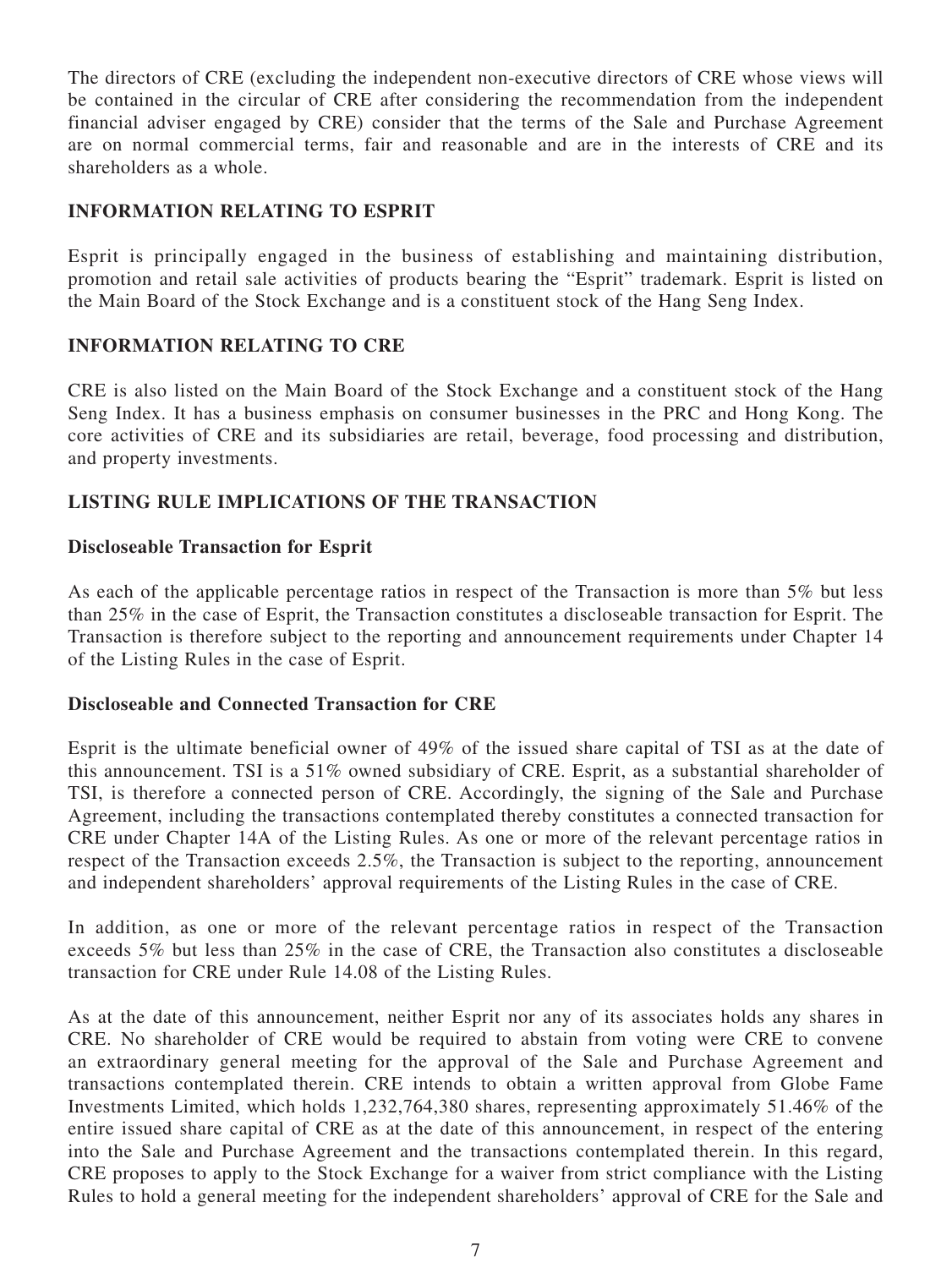Purchase Agreement pursuant to Rule 14A.43 of the Listing Rules. Subject to the Stock Exchange's granting of the said waiver, the Sale and Purchase Agreement and the transactions contemplated thereby will be taken to have been duly approved in lieu of holding a general meeting of CRE.

CRE has had no prior transaction with Esprit and/or its ultimate beneficial owners that requires aggregation under Rule 14A.25 of the Listing Rules.

### **INDEPENDENT BOARD COMMITTEE AND INDEPENDENT FINANCIAL ADVISER FOR CRE**

The independent board committee of CRE has been established and will advise the shareholders of CRE independent of Esprit and its associates on the terms of the Sale and Purchase Agreement. No member of the independent board committee of CRE has any material interest in the Transaction. Platinum Securities Company Limited has been appointed as the independent financial adviser to advise the independent board committee of CRE and such independent shareholders of CRE on the fairness and reasonableness of the terms of the Sale and Purchase Agreement.

#### **DESPATCH OF CIRCULAR BY CRE**

A circular containing further details of, amongst others, (i) the terms of the Sale and Purchase Agreement; (ii) a letter from the independent board committee of CRE in respect of the Transaction; (iii) a letter of advice from the independent financial adviser to the independent board committee of CRE in respect of the Transaction will be despatched to the shareholders of CRE as soon as practicable.

#### **PRICE SENSITIVE INFORMATION AND RESUMPTION OF TRADING**

Trading in the shares of Esprit and in the shares of CRE on the Stock Exchange was suspended with effect from 9:30 a.m. on 17 December 2009 at the respective request of Esprit and CRE pending the release of this announcement, the contents of which the directors of both Esprit and CRE regard as being price sensitive information for the purposes of Rule 13.09(1) of the Listing Rules so far as each company is concerned. Applications have been made to the Stock Exchange for resumption of trading in the shares of Esprit and in the shares of CRE with effect from 2:30 p.m. on 17 December 2009.

#### **DEFINITIONS**

| "Business"      | the business of establishing and maintaining distribution, promotion<br>and retail sale activities of products bearing the "Esprit" and "Red<br>Earth" trademarks in the PRC                                                                                                                             |
|-----------------|----------------------------------------------------------------------------------------------------------------------------------------------------------------------------------------------------------------------------------------------------------------------------------------------------------|
| "Completion"    | completion of the Transaction                                                                                                                                                                                                                                                                            |
| "Consideration" | the consideration for the Transaction, being an aggregate amount of<br>HK\$3,880,000,000                                                                                                                                                                                                                 |
| "Cut-off Date"  | 17 February 2010 or such earlier date as Esprit may notify TSI,<br>(a)<br>provided that the CRE Shareholders' Approval Condition has<br>been fulfilled on or before such date and Esprit has not on or<br>before such date given notice to CRE of an event constituting a<br>Material Adverse Change; or |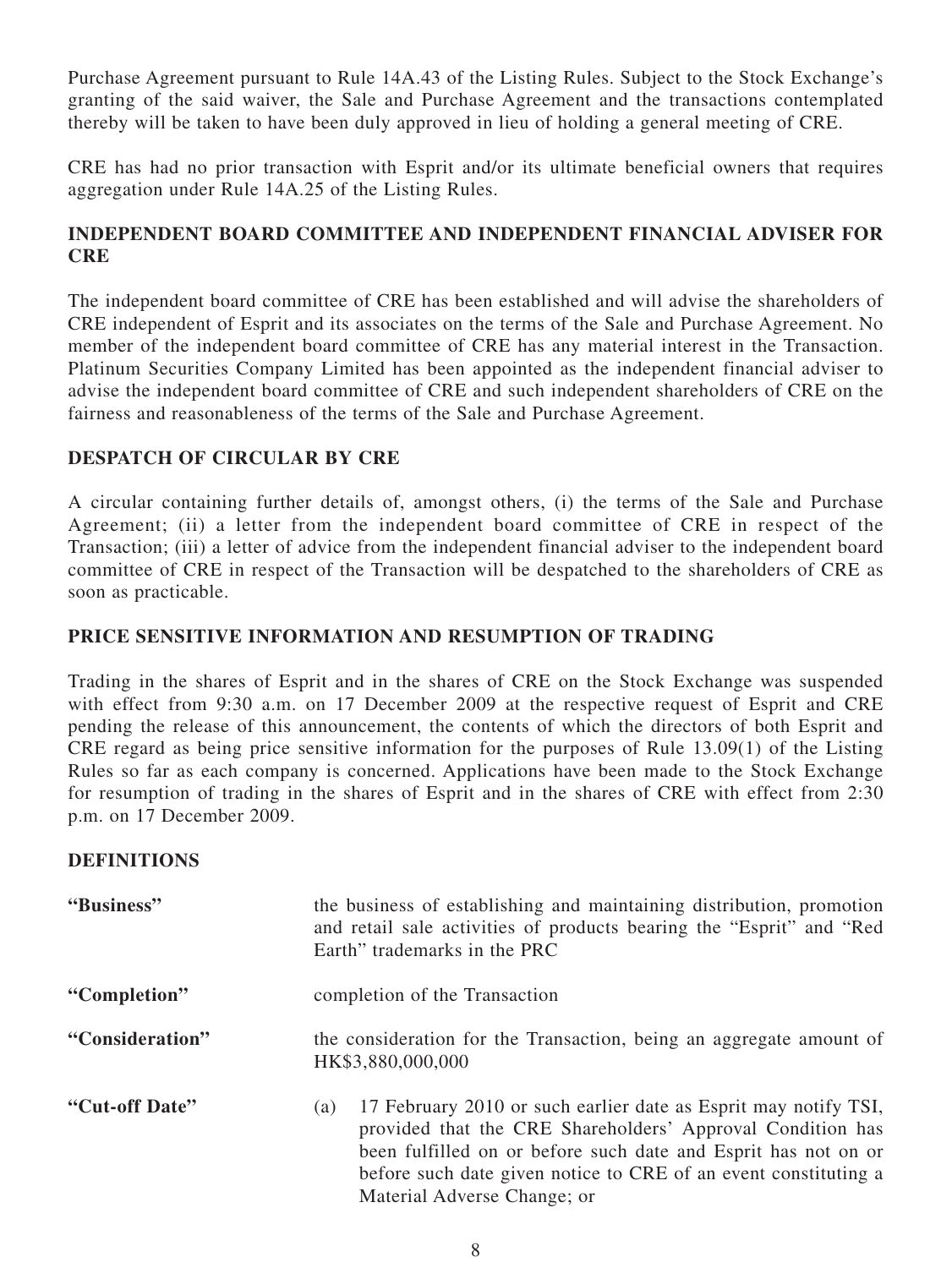|                                   | a date later than 17 February 2010 as Esprit or CRE may<br>(b)<br>request and agreed by the other party, provided that the CRE<br>Shareholders' Approval Condition has been fulfilled on or<br>before such date and Esprit has not on or before such date<br>given notice to CRE of an event constituting a Material Adverse<br>Change and further provided that such date shall not be later<br>than $17$ March $2010$ ; or                                                                                                                                                                                                                                                                                |
|-----------------------------------|-------------------------------------------------------------------------------------------------------------------------------------------------------------------------------------------------------------------------------------------------------------------------------------------------------------------------------------------------------------------------------------------------------------------------------------------------------------------------------------------------------------------------------------------------------------------------------------------------------------------------------------------------------------------------------------------------------------|
|                                   | (if Esprit gives notice to CRE on or before 17 February 2010)<br>(c)<br>of an event constituting a Material Adverse Change) a date no<br>later than six months after the date of such notice, provided that<br>the CRE Shareholders' Approval Condition has been fulfilled<br>on or before such date                                                                                                                                                                                                                                                                                                                                                                                                        |
| "CRE"                             | China Resources Enterprise, Limited                                                                                                                                                                                                                                                                                                                                                                                                                                                                                                                                                                                                                                                                         |
| "ECDL"                            | <b>Esprit China Distribution Limited</b>                                                                                                                                                                                                                                                                                                                                                                                                                                                                                                                                                                                                                                                                    |
| "Esprit"                          | <b>Esprit Holdings Limited</b>                                                                                                                                                                                                                                                                                                                                                                                                                                                                                                                                                                                                                                                                              |
| "Esprit Group"                    | Esprit and its subsidiaries                                                                                                                                                                                                                                                                                                                                                                                                                                                                                                                                                                                                                                                                                 |
| "НК\$"                            | Hong Kong Dollars, the lawful currency of Hong Kong                                                                                                                                                                                                                                                                                                                                                                                                                                                                                                                                                                                                                                                         |
| "Listing Rules"                   | The Rules Governing the Listing of Securities on the Main Board of<br>the Stock Exchange                                                                                                                                                                                                                                                                                                                                                                                                                                                                                                                                                                                                                    |
| "Loan"                            | the undocumented non-interest bearing and security free loan which<br>has been advanced by TSI to the Target Company and, subject to the<br>agreement of ECDL, to be advanced by TSI to the Target Company<br>following the date of the Sale and Purchase Agreement until the date<br>of Completion, together with all accrued interest (if any) as at the<br>date of Completion, which principal amount as at the date of the Sale<br>and Purchase Agreement is HK\$18,008,748                                                                                                                                                                                                                             |
|                                   | "Material Adverse Change" any material adverse change or development in the domestic or<br>international loan syndication, financial, debt or market conditions,<br>or any monetary or trading settlement system, including bond<br>markets, money or inter-bank markets, which prevent the Esprit<br>Group from raising finance in the international syndicated loan, debt,<br>bank, capital or equity markets to fund the payment of the Second<br>Instalment, provided that ECDL can demonstrate to TSI's satisfaction<br>that it has explored all reasonable funding raising options available<br>to the Esprit Group and it was impracticable for the Esprit Group to<br>proceed with any such options |
| "PRC"                             | The People's Republic of China                                                                                                                                                                                                                                                                                                                                                                                                                                                                                                                                                                                                                                                                              |
| "Sale and Purchase"<br>Agreement" | the sale and purchase agreement dated 17 December 2009 entered<br>into by TSI, CRE, ECDL and Esprit                                                                                                                                                                                                                                                                                                                                                                                                                                                                                                                                                                                                         |
| "Stock Exchange"                  | The Stock Exchange of Hong Kong Limited                                                                                                                                                                                                                                                                                                                                                                                                                                                                                                                                                                                                                                                                     |